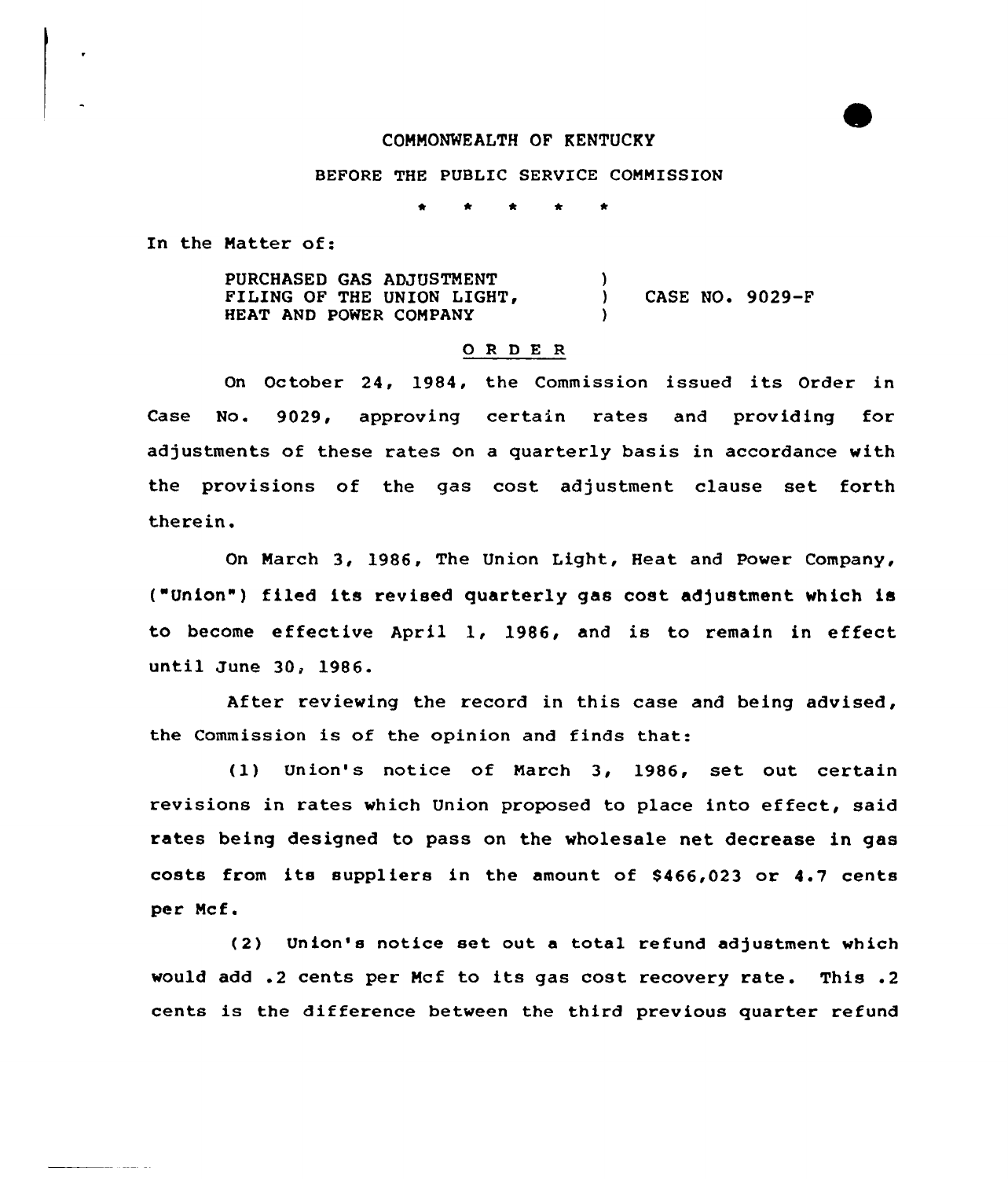adjustment of 1.5 cents and the 1.7 cent balance adjustment which Union proposed to transfer to the refund adjustment. The total refund adjustment used should be the remaining 1.5 cent adjustment from the third previous quarter; the  $1.7$  cent balance adjustment should not be transferred. No supplier refunds were received for the current quarter.

(3) Union's notice set out a total actual adjustment of 7.4 cents per Mcf. Because of a significant under-recovery of gas costs due to billing cycle lag, Union proposed to defer part of its actual gas costs until next quarter in order to ensure rate stability and to remain competitive with alternate fuels. Part of Union's actual cost should be deferred, as they propose, until next quarter when there is typically an over-recovery of costs.

(4) Union's notice proposed to spread its sizeable balance adjustment for this quarter over a twelve-month period in order to maintain rate stability. Union should use a balance adjustment of 1.7 cents for this quarter's gas cost recovery rate, but it should not transfer that amount to the refund as it proposed. Union may apply in future filings to collect any remaining amount of the balance adjustment for this quarter.

<5) Union's gas cost recovery rate for exempt customers in the amount of \$4.395 per Mcf is an increase of \$0.20 per Mcf from the previously authorized rate. This increase represents the combined effect of the supplier, actual and balancing adjustments.

 $-2-$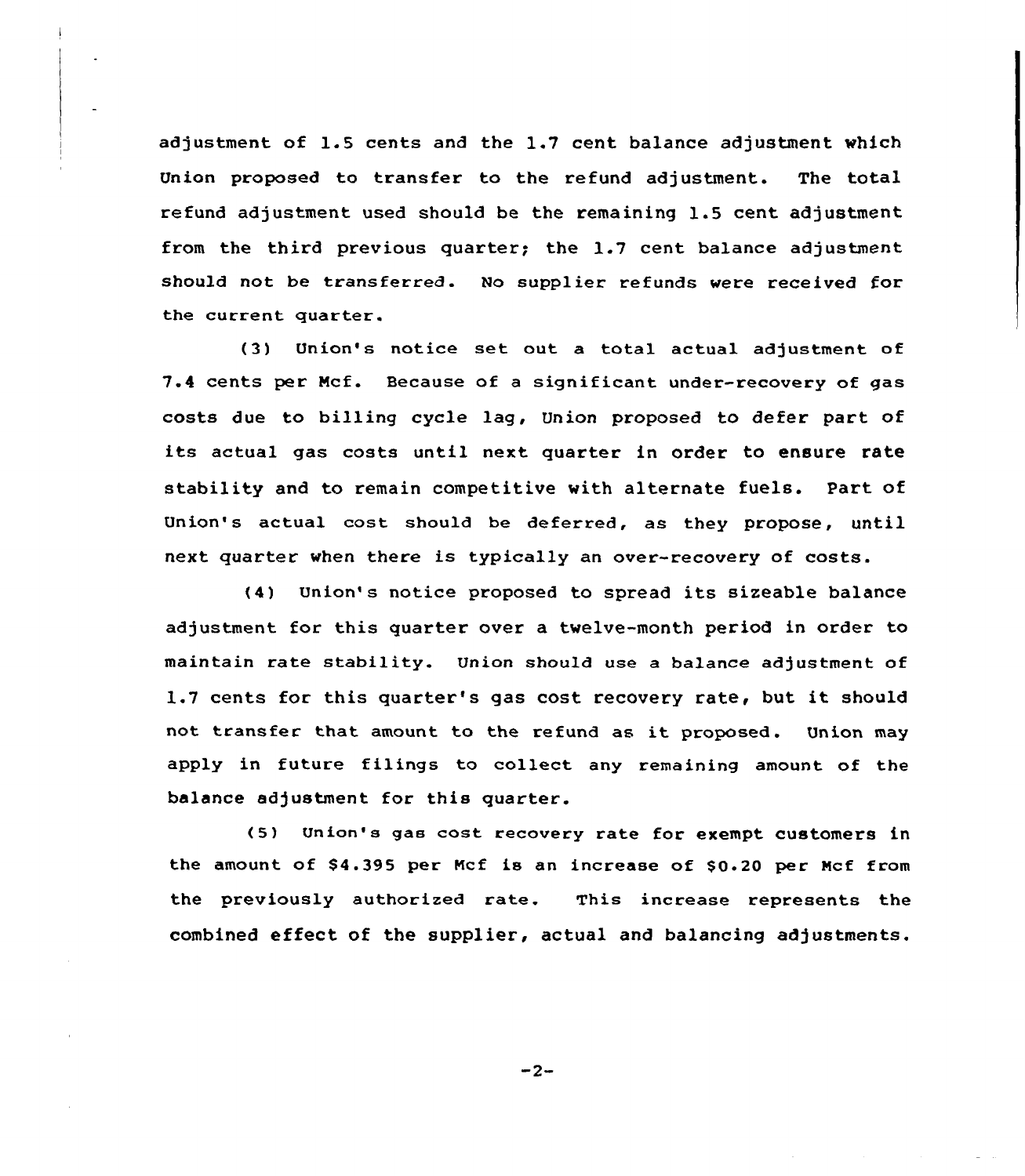(6) Union's adjustment in rates set out in the Appendix to this Order is fair, just and reasonable and in the public interest and should be effective with bills rendered on and after April 1, 1986, or as soon as practicable thereafter.

(7) Union should submit copies of each gas purchase contract and all other agreements, options or similar such documents, and all amendments and modifications thereof related to the procurement of gas supply. Any changes in the documents, including price escalations or any new agreements entered into after the initial submission, should be submitted at the time they are entered into. Where gas is purchased from utility-owned or controlled sources, or the contract contains a price escalation clause, those facts should be noted and Union should explain and justify them in writing.

IT IS THEREFORE ORDERED that:

(1) The rates in the Appendix to this Order be and they hereby are authorized effective with bills rendered on and after April 1, 1986, or as soon as practicable thereafter.

(2) The gas cost recovery rate for exempt customers shall be \$4.395 per Mcf.

(3) Within 30 days of the date of this Order Union shall file with this Commission its revised tariffs setting out the rates authorized herein.

(4) Within 20 days of the date of this Order Union shall supply the contract information requested herein and comply with all provisions of that request.

 $-3-$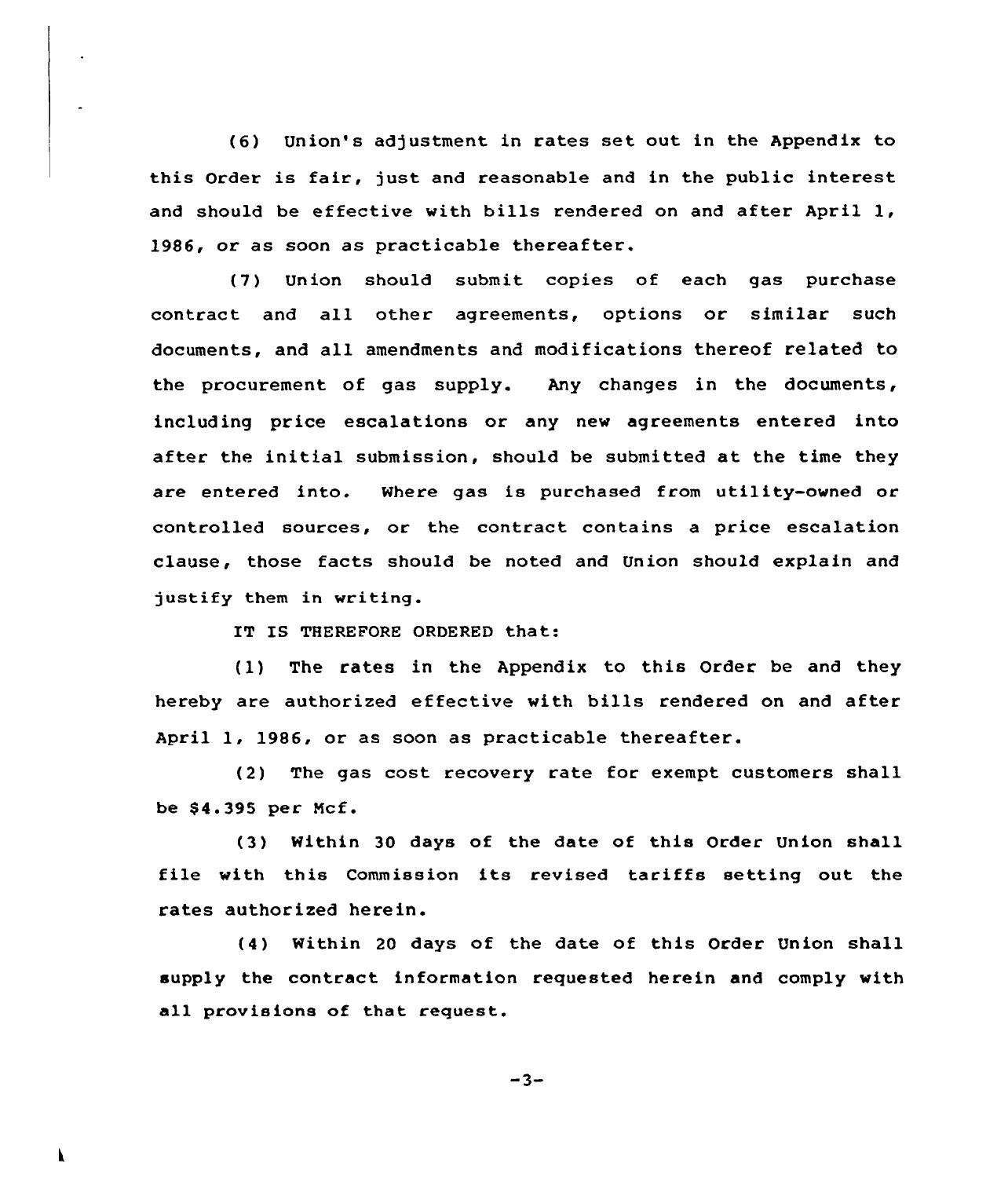Done at Frankfort, Kentucky, this 18th day of March, 1986.

PUBLIC SERUICE COMMISSION

up Chairman ce Chairman

Mellesins Commissioner

 $\omega_{\rm{eff}}$  and  $\omega_{\rm{eff}}$  and

ATTEST:

**Secretary**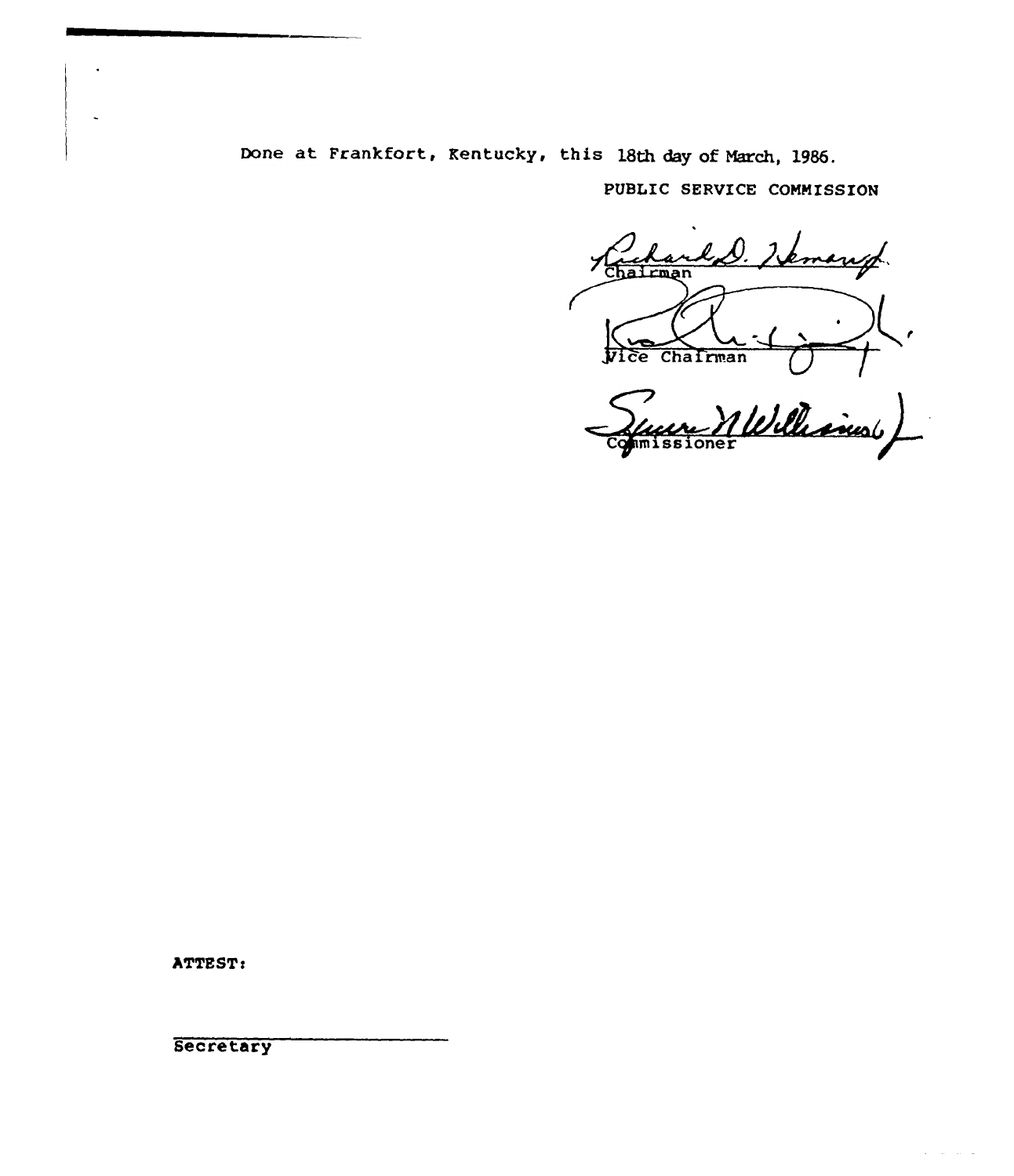### APPENDIX

APPENDIX TO AN ORDER OF THE PUBLIC SERVICE CONNISSION IN CASE NO. 9029-F DATED 3/18/86

The following rates and charges are prescribed for the customers served by Union Light, Heat and Power Company. All other rates and charges not specifically mentioned herein shall remain the same as those in effeet under authority of this Commission prior to the date of this Order.

RATE GS

GENERAL SERVICE

| Customer Charge per month: |              |
|----------------------------|--------------|
| Residential Service        | <b>S4.50</b> |
| Non-Residential Service    | <b>S6.00</b> |

|      | Gas        |       |
|------|------------|-------|
| Base | Cost       | Total |
| Rate | Adjustment | Rate  |

All gas used 14.49¢ plus 43.95¢ equals 58.44¢ per 100 cu.<br>ft.

Ninimum Bill: The minimum monthly charge shall be the customer charge as stated above.

The "Gas Cost Adjustment" as shown above, is an adjustment per 100 cubic feet determined in accordance with the "Gas Cost Adjustment Clause" set forth on Sheet No. 19 of this tariff.

RATE F

Special Contract - Firm Use

|      | Gas               |              |
|------|-------------------|--------------|
| Base | <b>Cost</b>       | <b>Total</b> |
| Rate | <b>Adjustment</b> | Rate         |

All gas used 7.97 $\notin$  plus 43.95 $\notin$  equals 51.92 $\notin$  per 100 cu.<br>ft.